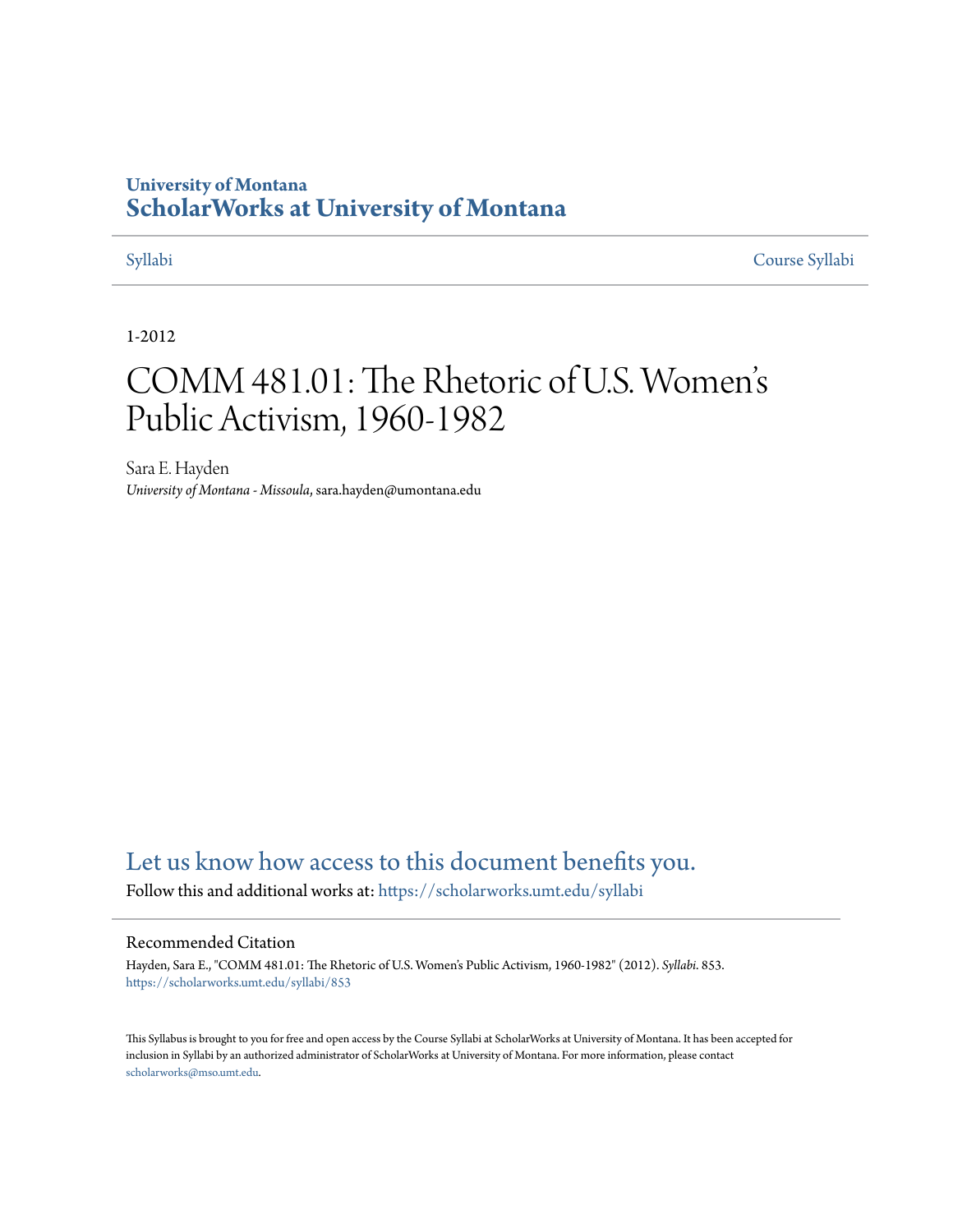## Communication Studies 481 The Rhetoric of U.S. Women's Public Activism, 1960-1982 Spring 2012 Tuesday, Thursday 2:10-3:30 LA 302

Professor: Sara Hayden Office: LA 346 Office Phone: 243-4333 Email: sara.hayden@mso.umt.edu Office Hours: 3:30-4:30 Tuesdays and Thursdays and by appointment

### Course Description:

The second half of the twentieth century was marked by a proliferation of social movements in the United States. The goals of these movements varied. Some sought to extend civil rights to people of color, others protested U.S. involvement in the Vietnam War, and others strove to promote a more equitable distribution of wealth. One of these movements - the movement for women's rights (women's liberation, feminisms), continues to incite passionate responses from the public - both positive and negative - whether discussed as an historical entity or as an ongoing effort. This class is designed to explore the rhetoric surrounding the second wave of U.S. feminism (1960s – 1982). Our goal will be to understand the changes feminists sought, the persuasive means they utilized, the opposition they engendered, and the implications of their efforts. Additionally, we will seek to understand why feminism continues to elicit such passionate responses from both advocates and opponents. Undergraduate students will be required to participate actively in classroom discussions and to complete four writing assignments. Graduate students will be expected to meet the same requirements as undergraduates and to write one additional, independent paper. I will meet separately with graduate students a few times during the semester to discuss the paper assignment.

### Required Readings:

Baxandall, R. and Gordon, L. (2000). *Dear Sisters: Dispatches form the Women's Liberation Movement.* New York: Basic Books.

Rosen, R. (2000). *The World Split Open: How the Modern Women's Movement Changed America.* New York: Penguin Books.

Readings available via Moodle.

### Suggested Reading:

Lundsford, A. A. (2011). *The Everyday Writer (4<sup>rd</sup> Edition)*. Boston: Bedford/St. Martin's.

#### Academic Misconduct:

Academic misconduct includes cheating, plagiarizing, and deliberately interfering with the work of others. Plagiarizing means representing the work of someone else (such as another student or an author of a book or an article) as your own. If you use the ideas or words of someone else, you must cite the source of the original information. Following university regulations, cheating and plagiarism will be penalized with a failing grade in this course.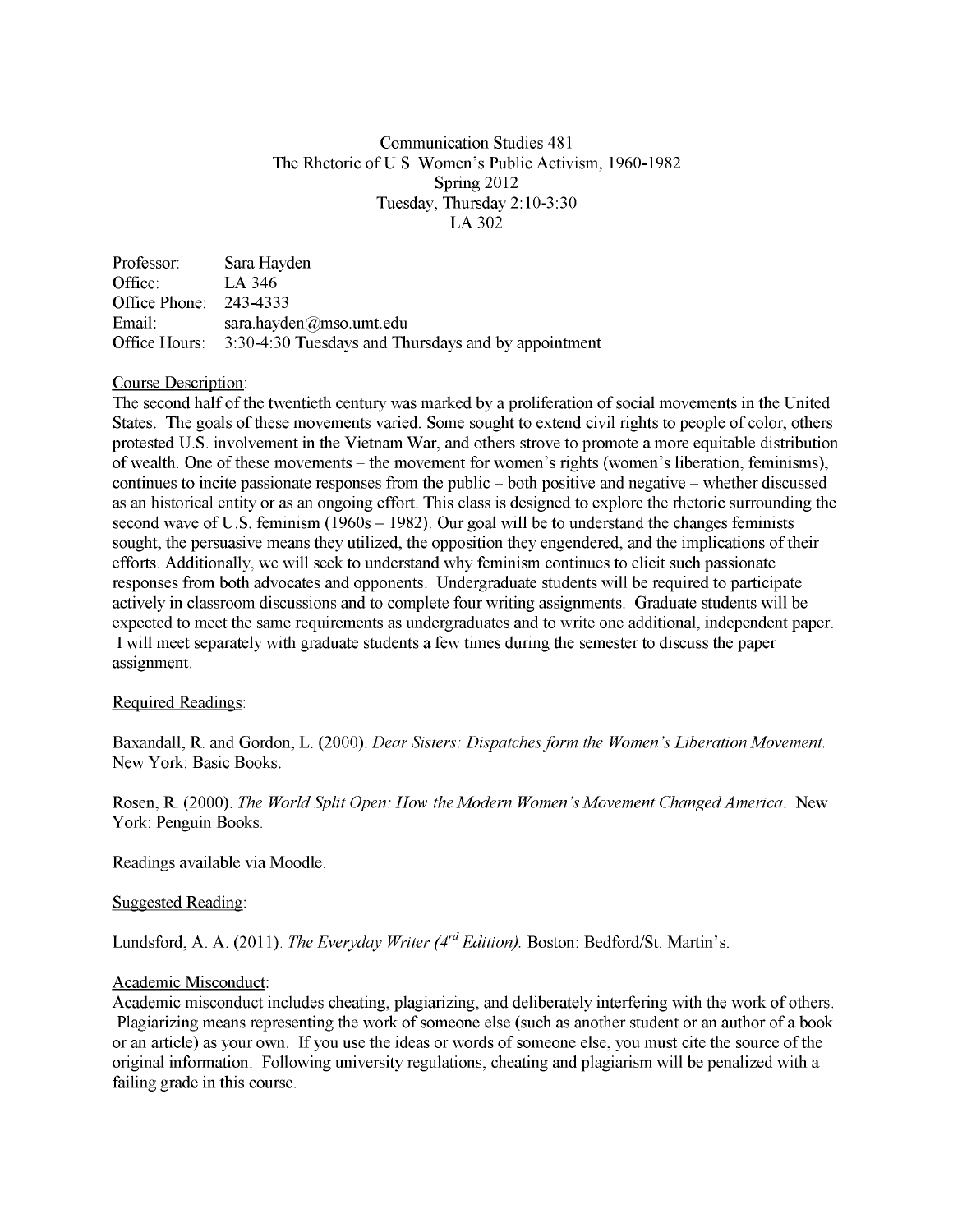Grades: Grades will be based on evaluation of student performance on the following assignments:

| Undergraduates:                            |            |  |
|--------------------------------------------|------------|--|
| Writing Assignment #1                      | 100 points |  |
| Writing Assignment #2                      | 100 points |  |
| Writing Assignment #3                      | 100 points |  |
| Written Analysis of Artifact               | 100 points |  |
| Class participation                        | 50 points  |  |
| Total                                      | 450 points |  |
|                                            |            |  |
| Graduate students – All of the above plus: |            |  |

Graduate Paper 100 points Total 550 points

Grades will be assigned on the following scale:  $92\%$  and above A;  $90-91\%$  A-;  $88-89\%$  B+;  $82-87\%$  B; 80-81% B-; 78-79% C+; 72-77% C; 70-71% C-; 68-69% D+; 62-67% D; 60-61% D-; 59% and below, F.

Attendance: There is no specific attendance policy. However, this class is largely discussion oriented and so regular attendance is expected. Also, please note that part of your grade is based on participation. If you foresee having difficulty attending class, come speak with me as soon as possible.

### Major Assignments:

Writing Assignments: I will provide you with two or three questions related to readings and class discussions. You will have one week to write an essay in response to one of those questions. The questions will guide you to formulate an argument about the texts under study. Your grade will be based on the quality of your argument and the quality of your writing.

Written Analysis of Artifact: Each student will write a descriptive analysis of one of the major artifacts we discuss in class. Appropriate artifacts are marked with an asterisk (\*) in the schedule. Students may choose to analyze any of the marked artifacts. The assignment is due the day the artifact is scheduled to be discussed. Written analysis of artifacts already discussed by the class will not be accepted.

Participation: Your participation grade will be based partly on your willingness and ability to discuss assigned daily readings in a thoughtful manner. Please note - to participate in discussions you will need to study the primary artifacts carefully. To ensure that you keep up on your readings and to provide me with additional data upon which to assign your participation grade, most days will include a short assessment of some sort – perhaps a quiz; perhaps a thought question based on the day's readings.

Paper: Graduate students will write a paper that explores an issue, rhetor, artifact, movement, or idea related to the class but not covered specifically through class discussions or materials. Your grade will be based on your critical insight as well as your writing skills.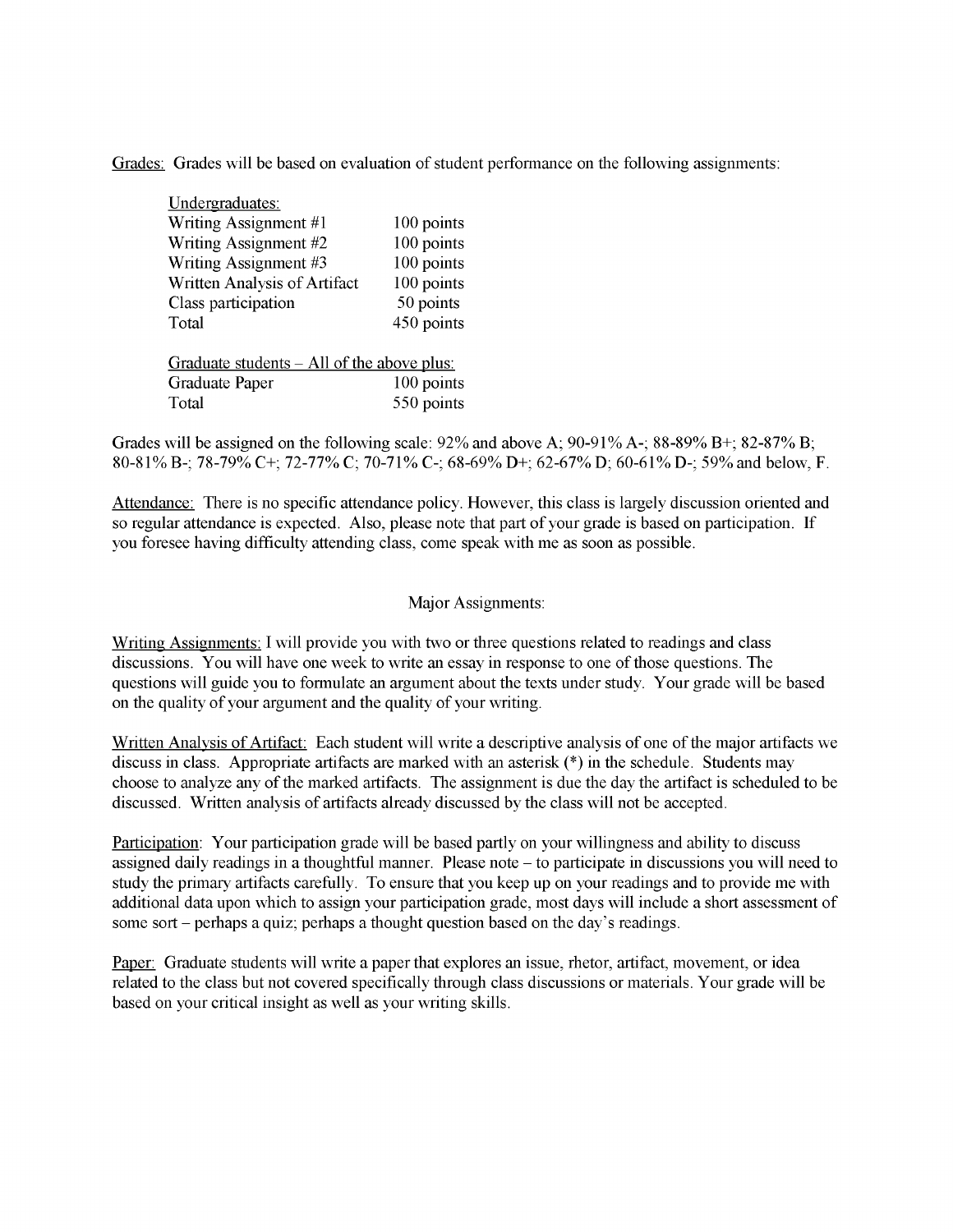## Schedule

| $T1-24$   | Introductions to the Course                                                                                                                                                                                                  |
|-----------|------------------------------------------------------------------------------------------------------------------------------------------------------------------------------------------------------------------------------|
| Th $1-26$ | Women's Discontent<br>READ: Rosen, Preface: The Longest Revolution<br>Rosen, Chapter One: Dawn of Discontent<br>Rosen, Chapter Two: Female Generation Gap                                                                    |
| $T1-30$   | Women's Discontent<br>Introduction to Descriptive Analysis<br>READ: Why I Quit Working, Moodle<br>Overview of Descriptive Analysis, Moodle<br>Deluca, The Rhetoric of Social Movements, Moodle                               |
| Th $2-2$  | Women's Discontent, continued                                                                                                                                                                                                |
| $T2-7$    | First Efforts to Define and Solve the Problem<br>READ: Andelin, excerpts from Fascinating Womanhood, Moodle                                                                                                                  |
| Th 2-9    | First Efforts to Define and Solve the Problem, continued                                                                                                                                                                     |
| $T$ 2-14  | First Efforts to Define and Solve the Problem through a Feminist Lens<br>READ: Friedan, excerpts from The Feminine Mystique, Moodle *<br>Perkins, The Rhetoric of Androgyny as Revealed in The Feminine Mystique,<br>Moodle  |
| Th 2-18   | First Efforts to Define and Solve the Problem through a Feminist Lens, continued<br>READ: Dow, Review Essay: Reading the Second Wave, Moodle                                                                                 |
| $T$ 2-21  | Structural Strain - Liberal Feminism<br>READ: Rosen, Chapter Three: Limits of Liberalism<br>NOW Statement of Purpose and Invitation to Join, September 1966, Moodle*                                                         |
| Th 2-23   | Structural Strain - Liberal Feminism continued                                                                                                                                                                               |
| $T2-28$   | Structural Strain - Women's Liberation<br>READ: Rosen, Chapter Four: Leaving the Left<br>Baxandall and Gordon, Sex and Caste, p. 21 *                                                                                        |
| $Th3-1$   | Structural Strain – Women's Liberation Manifestos<br>READ: Baxandall and Gordon, Declaration of Women's Independence, p. 45 *<br>Baxandall and Gordon, Manifesto, p.90*<br>Baxandall and Gordon, Socialist feminism, p. 96 * |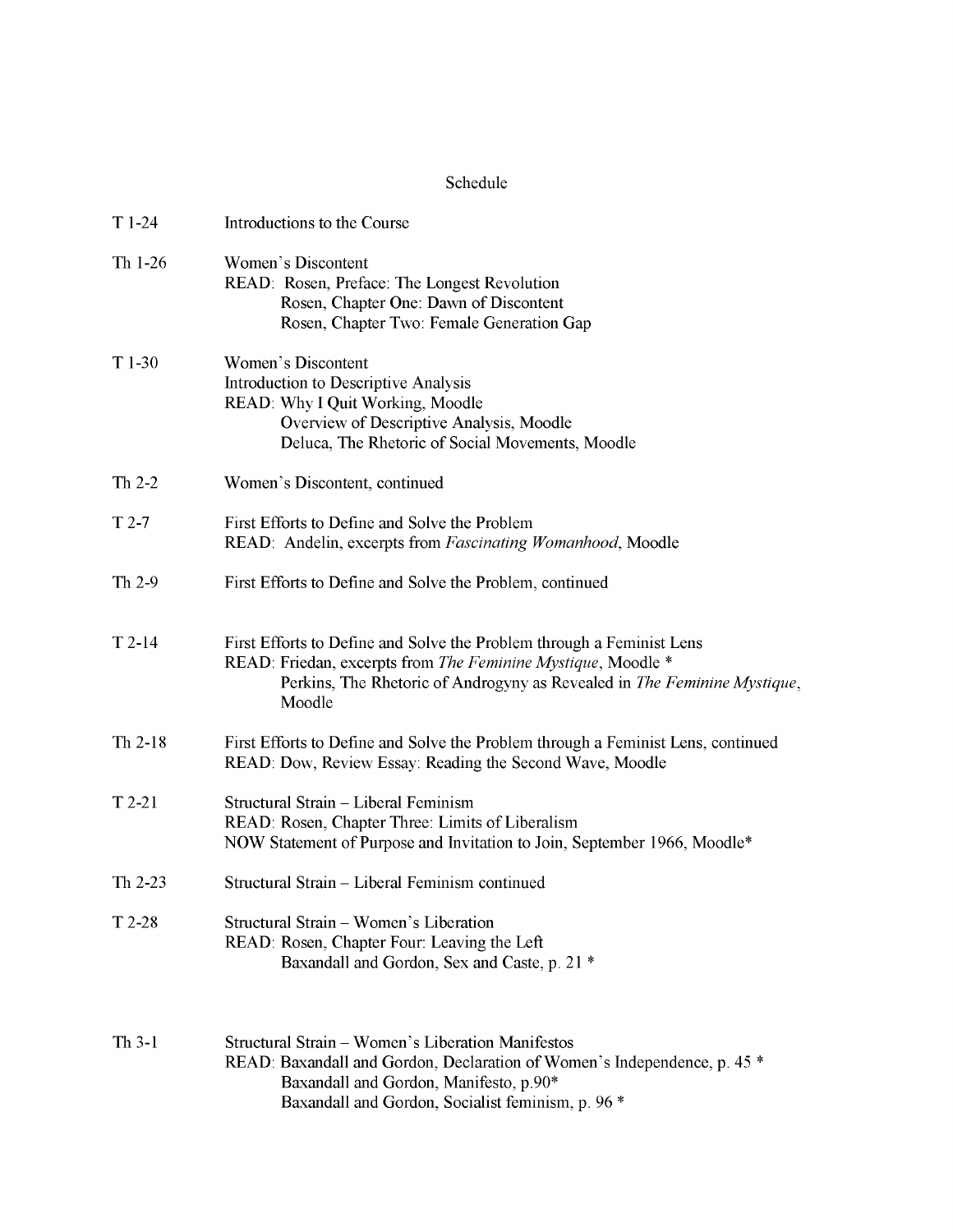|           | Baxandall and Gordon, Fourth World Manifesto, p. 101 *<br>Baxandall and Gordon, Outreach Leaflet, p. 35                                                                                                                                                                                                                                                                                                                                                                                                                                                                                                              |
|-----------|----------------------------------------------------------------------------------------------------------------------------------------------------------------------------------------------------------------------------------------------------------------------------------------------------------------------------------------------------------------------------------------------------------------------------------------------------------------------------------------------------------------------------------------------------------------------------------------------------------------------|
| $T3-6$    | Structural Strain - Manifestos, continued<br>Writing Assignment One Due!                                                                                                                                                                                                                                                                                                                                                                                                                                                                                                                                             |
| Th $3-8$  | Structural Strain - Women's Liberation<br>READ: Dow, Spectacle, Spectatorship, and Gender Anxiety in Television Coverage of the<br>1970 Women's Strike for Equality, Moodle<br>Dow, Fixing Feminism: Women's Liberation and the Rhetoric of Television<br>Documentary, Moodle                                                                                                                                                                                                                                                                                                                                        |
| $T$ 3-13  | Implications of Race<br>READ: Baxandall and Gordon, The Mountain Movers, p. 29<br>Baxandall and Gordon, Position Paper on Women, p. 38<br>Baxandall and Gordon, Statement, p. 65<br>Baxandall and Gordon, Women of La Raza Unite, p. 77 *<br>Baxandall and Gordon, A Historical and Critical Essay for Black Women, p. 93 *<br>hooks, excerpts from Feminist Theory: From Margin to Center, Moodle *<br>Thompson, Multiracial Feminism: Recasting the Chronology of Second Wave<br>Feminism, Moodle                                                                                                                  |
| Th $3-15$ | Implications of Race, continued                                                                                                                                                                                                                                                                                                                                                                                                                                                                                                                                                                                      |
| $T$ 3-20  | Implications of Sexual Orientation<br>READ: Rosen, pp. 164-174<br>Tate, The Ideological Effects of a Failed Constitutive Rhetoric: The Co-Optation<br>of White Lesbian Feminism, Moodle<br>Baxandall and Gordon, What Concrete Steps Can be Taken to Further the<br>Homophile Movement? p. 26<br>Baxandall and Gordon, The Lesbian's Other Identity, p. 27<br>Baxandall and Gordon, Lesbians and Feminism, p. 27<br>Baxandall and Gordon, Platform, p. 64<br>Baxandall and Gordon, The Woman-Identified Woman, p. 107 *<br>Baxandall and Gordon, "Politicalesbians and the Women's Liberation Movement,<br>$p. 109*$ |
| Th 3-22   | Implications of Sexual Orientation, continued                                                                                                                                                                                                                                                                                                                                                                                                                                                                                                                                                                        |
| $T$ 3-37  | <b>Consciousness Raising</b><br>READ: Rosen, Chapter Six: Passion and Politics<br>Campbell, The Rhetoric of Women's Liberation: An Oxymoron, Moodle<br>Campbell, The Rhetoric of Women's Liberation: An Oxymoron revisited, Moodle<br>Kempton, Cutting Loose, Moodle *<br>Baxandall and Gordon, Goodbye to All That, p. 53 *<br>Baxandall and Gordon, The Small Group Process, p. 67                                                                                                                                                                                                                                 |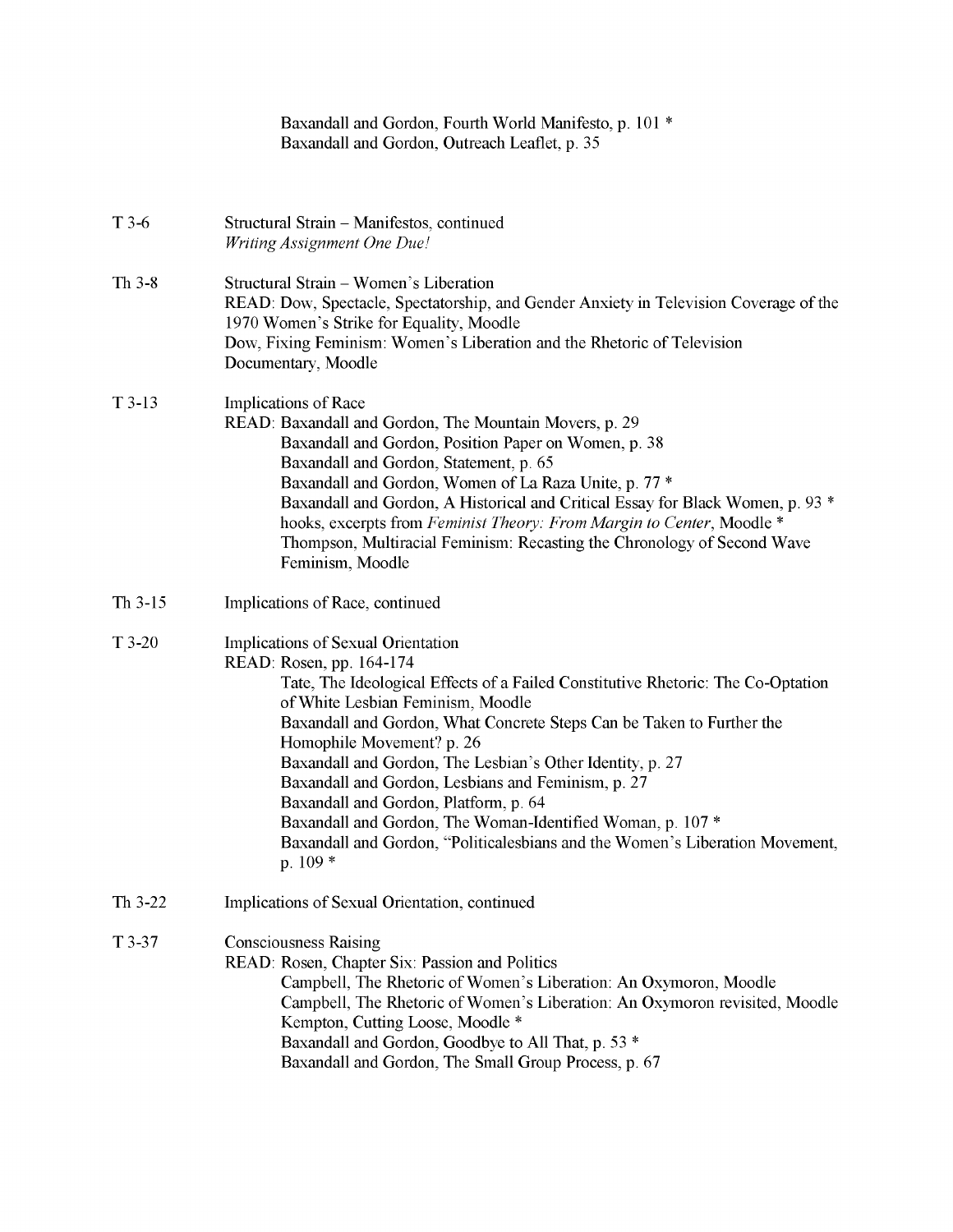| Th 3-29  | Consciousness Raising Outside the Small Group – Targeting Women<br><b>READ:</b><br>Rosen, pp. 159-164<br>Baxandall and Gordon, No More Miss America, p. 184<br>Baxandall and Gordon, Excerpt from A Critique of the Miss America Protest, p.<br>185<br>Writing Assignment Two Due!                                                                                                                                                                                                                                                                                                                                                                                                                                                                                                                                                                                                                                                                                                                                                |
|----------|-----------------------------------------------------------------------------------------------------------------------------------------------------------------------------------------------------------------------------------------------------------------------------------------------------------------------------------------------------------------------------------------------------------------------------------------------------------------------------------------------------------------------------------------------------------------------------------------------------------------------------------------------------------------------------------------------------------------------------------------------------------------------------------------------------------------------------------------------------------------------------------------------------------------------------------------------------------------------------------------------------------------------------------|
| $T$ 4-3  | <b>Spring Break</b>                                                                                                                                                                                                                                                                                                                                                                                                                                                                                                                                                                                                                                                                                                                                                                                                                                                                                                                                                                                                               |
| Th $4-5$ | <b>Spring Break</b>                                                                                                                                                                                                                                                                                                                                                                                                                                                                                                                                                                                                                                                                                                                                                                                                                                                                                                                                                                                                               |
| $T$ 4-10 | Consciousness Raising Outside the Small Group – Targeting Women, continued<br><b>READ:</b><br>Baxandall and Gordon, Footbinding, p. 40<br>Baxandall and Gordon, Sisters in Struggle, p. 52<br>Baxandall and Gordon, Cartoon and Letter Criticizing Sexist Cartoon, p. 63<br>Baxandall and Gordon, What is a Woman? p. 84 *<br>Baxandall and Gordon, Are Men Really the Enemy? p. 88 *<br>Baxandall and Gordon, A Pretty Girl is Like a Commodity and Ain't She Sweet,<br>p. 180<br>Baxandall and Gordon, La Virgen de Guadalupe Defendiendo los Derechos de los<br>Xicanos, p. 209<br>Baxandall and Gordon, How to Name Baby, p. 284<br>Baxandall and Gordon, Anatomy Is Destiny or Just Like Daddy, p. 286 *<br>Baxandall and Gordon, There Once Was a Young Woman Who Swallowed a Lie,<br>p. 293<br>Baxandall and Gordon, Portrait of the Artist As the Virgin of Guadalupe, p. 309<br>Baxandall and Gordon, In the Beauty Parlor, p. 311<br>Joreen, The Bitch Manifesto, Moodle *<br>Steinem, If Men Could Menstruate, Moodle* |
| Th 4-12  | Consciousness Raising Outside the Small Group - Targeting Women, continued                                                                                                                                                                                                                                                                                                                                                                                                                                                                                                                                                                                                                                                                                                                                                                                                                                                                                                                                                        |
| $T$ 4-17 | Opposition<br>READ: Solomon, The "Positive Woman's" Journey: A Mythic Analysis of the Rheotric of<br>Stop ERA, Moodle<br>Schlafly: excerpt from The Power of the Positive Woman, Moodle*<br>Schlafly, What's Wrong with "Equal Rights" for Women?, Moodle*<br>Schlafly, Eyewitness: Beating the Bra Burners, Moodle                                                                                                                                                                                                                                                                                                                                                                                                                                                                                                                                                                                                                                                                                                               |
| Th 4-19  | Opposition, continued                                                                                                                                                                                                                                                                                                                                                                                                                                                                                                                                                                                                                                                                                                                                                                                                                                                                                                                                                                                                             |
| T4-24    | Internal Strain<br>READ: Rosen, Chapter Seven: The Politics of Paranoia                                                                                                                                                                                                                                                                                                                                                                                                                                                                                                                                                                                                                                                                                                                                                                                                                                                                                                                                                           |